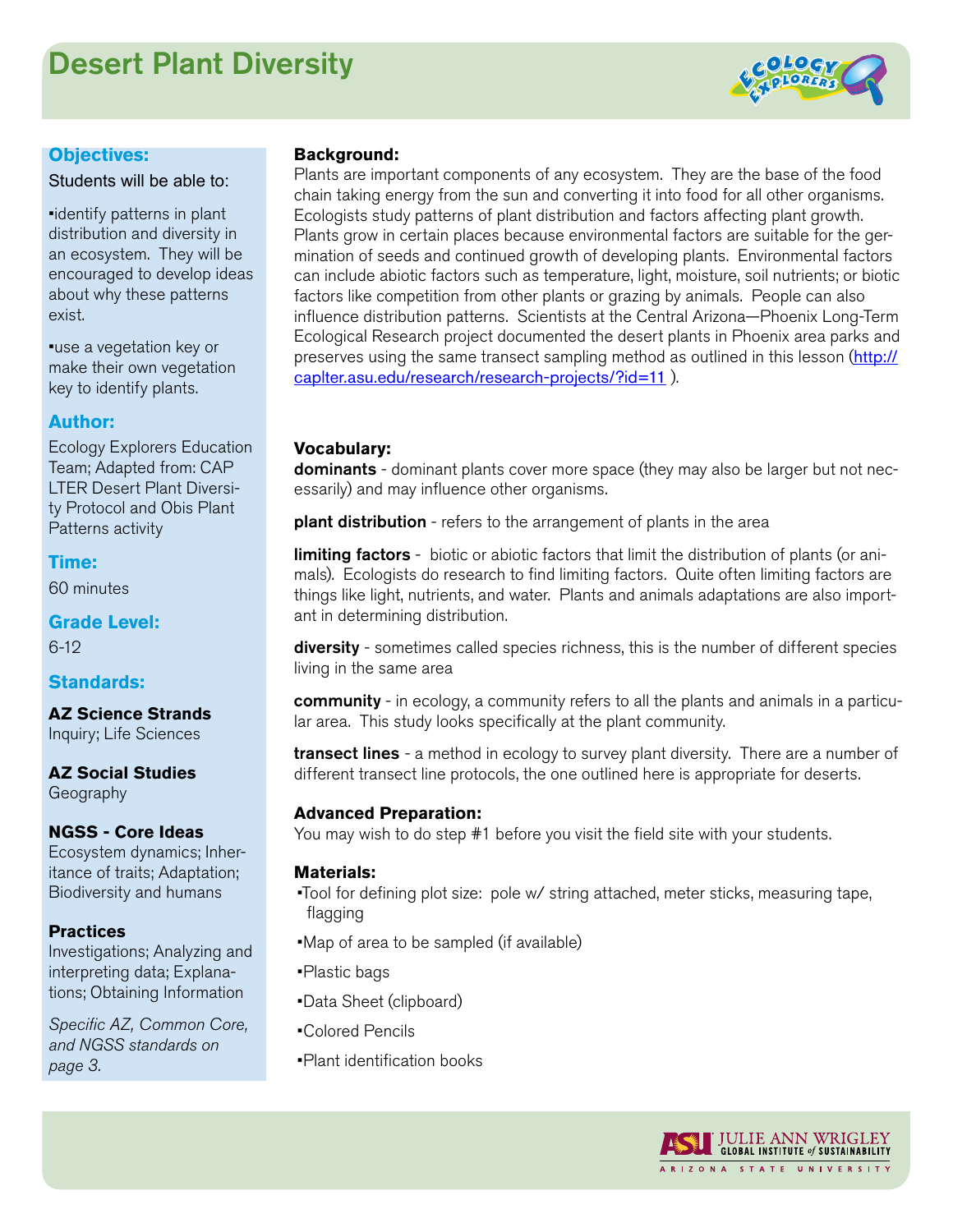# **Safety Precautions:**

•Bring Water

•Students should wear closed-toed shoes

Make students aware of potentially dangerous animals •and plants

# **Recommended Procedure:**

This method is for sampling on a large scale and in the desert, you will be using a circular plot with radius of 5.6 m (so the area of each circle is 100m2).

# **Engagement**

1) Visually inspect the site. What kind of variation do you see? Select at least two sites to sample; these should have different kinds of vegetation so you can compare them. For example, you may want to do a north-facing slope vs. a south-facing slope.

# **Exploration**

- 2) Select the sampling spot by throwing a rock (or other small item) over your shoulder. This will be the middle of the plots. If you have a lot of time use the transect line method as described below and do at least two transect lines. If you are in the desert make sure students are aware of poisonous/venomous animals such as snakes and scorpions.
- 3) Identification of the plants: you can use a standard key to the local plants or make up your own key (described below). It will be important in this lesson to be sure that all the students are using the same name for the same plant (even if it isn't the scientific name).
- 4) Identify and count how many trees, shrubs and cacti (don't count annual plants) are in each of the circles and record on your data sheet.

- Don't count the same plant twice

- Don't count dead plants---be careful to distinguish between dead and dormant plants.

(Many desert plants loose their leaves in the summer and appear dead, they aren't and will have green in the stems when broken.)

# **Explanation**

- 5) Once the students have finished their plots it's time to share and compare the data. Consider asking the following questions:
- •Which plant is the most common in each of the plots? (Can you use math to figure this out?)
- •Are some plants found in all the plots?
- •Are some plants found in only a few plots?
- •Which plots had the most plants (total number)?
- •Which plots had the most number of plant species (diversity)?
- •List possible differences between the plots (more water, north slope, south slope, desert wash).
- •Is there a link between environmental factors and the number or kind of plants?
- •Did you notice any tracks or signs of animals in any of the plots?

# **Expansion**

6) At this point you may wish to introduce the following terms and discuss how they relate to the data the students just collected: Dominants, Plant Distribution, Limiting Factors, Diversity, Community

# **Evaluation:**

- 1. Students complete data sheets with detailed observations.
- 2. Students should calculate or determine:
- •the dominant plant species in their plot
- •the total number of different plant species (plant diversity).
- 3. Students' written reflections should display an understanding:
- about why data from different plots might vary and the implications of this variation
- that the types, numbers and distribution of plants in a particular area reflect the plant's adaptations to local environmental factors.

# **Extensions:**

Students can write reports on the specific plants they found in the study plots. They should be able to find the following information:

- •Where are these plants normally found (range)?
- •When do the plants flower? (if they are flowering plants)
- •Do people use them? (many desert plants were used by Native Americans, we also plant many native plants in our "desert landscapes")
- •Describe the life cycle of the plant and/or how it is adapted to desert life.

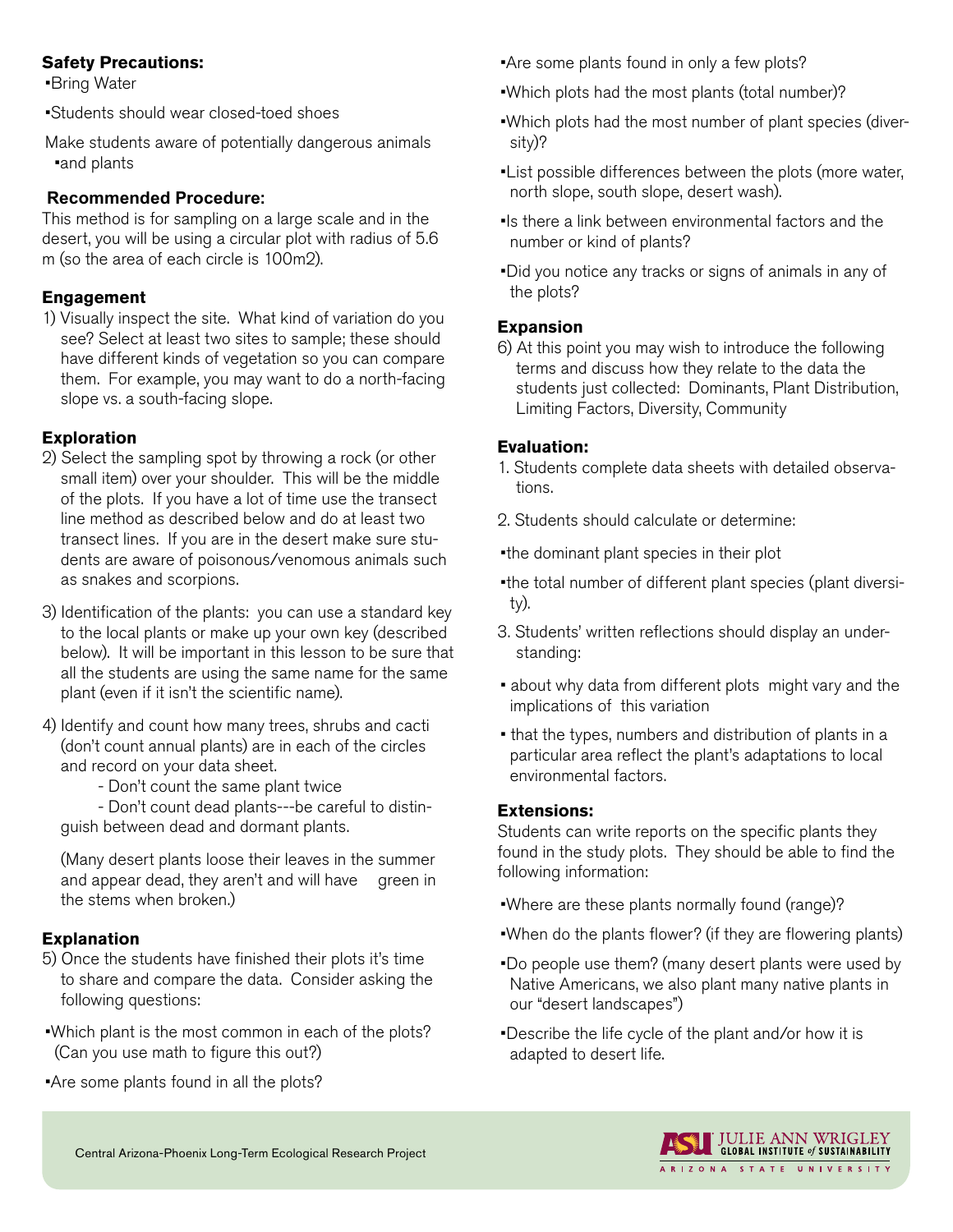## **Making up your own identification key:**

Have each student or pair of students collect leaves from the five most important plants in the area (you can suggest that importance can be size, abundance, beauty, but let the students make the final decision).

As a group, sort the leaf samples out on a large piece of paper or white board (depending on the age of the student you may want to limit your plant diversity search to the 8 most common plants). Have the students select different names/colors for each of the different plants. If they know the common name use it, if they don't know the common name, make something up (i.e. shrub A). Make sure all the children can identify each of the plants.

# **Transect Lines:**

This is one common method that CAP LTER desert ecologists have used to survey desert areas in and around the Phoenix metropolitan region.

- •The transect should go in a straight line; however along streamsides follow the course of the streambed.
- •The transect line should consist of 5 circular plots 20 m apart. Each circular plot should have a radius of 5.6 m (so the area of each circle is 100mº). If you don't have room to do 5 plots, you can do less but be sure to record this on the data sheet.
- •To find the starting point of the transect line pick up a rock and throw it over your shoulder, start the line wherever the rock falls.
- •Attempt to remain within your identified vegetation type. For example, if your transect is on a slope go along the slope (sideways on the hill), rather than up and down.

## **Reference for Desert Plants:**

 •Bowers, Janice. 1993. Shrubs and Trees of the Southwest Desert. Western National Parks Association: Tucson, AZ, 144pp. ISBN: 1-877856-34-7

• Epple, Anne. 1995. A Field Guide to the Plants of Arizona. Falcon: Guilford, CT, 347pp. ISBN:1-56044- 563-7

## **Standards**

#### **Arizona Science Standards**

Inquiry Process S1-C2-GR4-8-PO1 S1-C2-GR4-5-PO4 S1-C2-GR4-5-PO5 S1-C2-GR6-7-PO2 S1-C2-GR6-8-PO5 S1-C2-GRHS-PO5 S1-C3-GR4-8-PO1 Life Sciences S4-C3-GR7-PO2 S4-C3-GRHS-PO2 S4-C3-GR7-PO3

# **Arizona Social Studies Standards**

Geography SS4-C1-GR5-PO6 SS4-C1-GR6-8-PO1 SS4-C1-GRHS-PO1

### **NGSS Core Ideas**

ESS2.E: Biogeology ESS3.C: Human impacts on Earth systems LS2.C: Ecosystem dynamics, functioning, and resilience LS3.A: Inheritance of traits LS4.A: Evidence of common ancestry and diversity LS4.C: Adaptation LS4.D: Biodiversity and humans



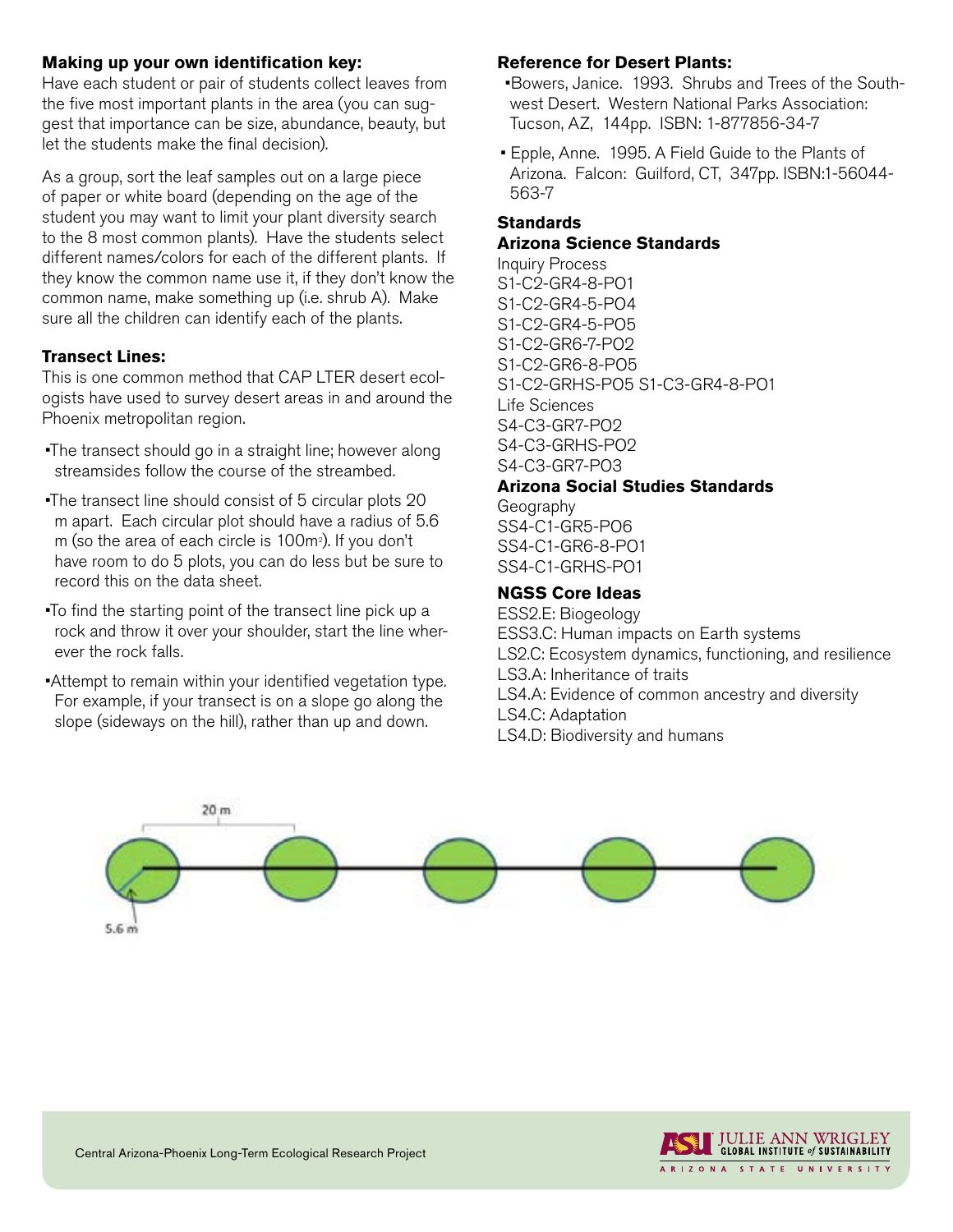# **NGSS Practices**

Planning and carrying out investigations Analyzing and interpreting data Constructing explanations Obtaining, evaluating, and communicating information

## **NGSS Crosscutting Concepts**

Patterns Cause and effect Scale, proportion and quantity Stability and Change

# **AZCCRS/ELA Literacy**

RST7: Integration of knowledge and ideas SL1: Comprehension and Collaboration

# **AZCCRS/Mathematics**

Domains: Number and Quantity, Measurement and Data Math Practices:

4. Model with mathematics.

8. Look for and express regularity in repeated reasoning.